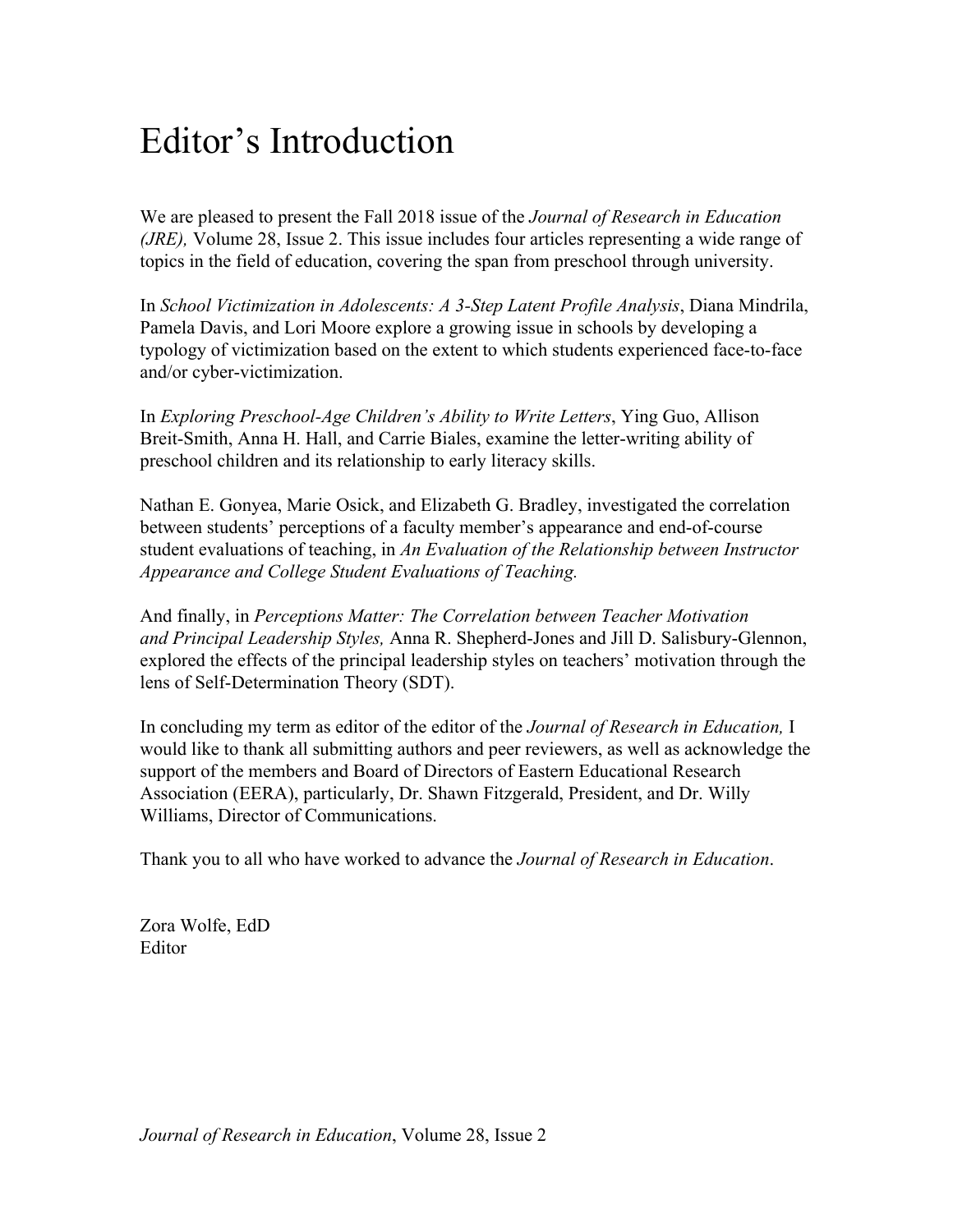## Acknowledgements

We thank the following reviewers for their role in this issue of the *Journal of Research in Education*:

| Elizabeth Adams         | <b>Bonnie Daniel</b> | Roque Neto              |
|-------------------------|----------------------|-------------------------|
| Hafsa Ahmed             | Mark Diacopoulos     | John Nicholas           |
| Linda Atkinson          | Herbert Fiester      | Maggie Place            |
| Mary Bair               | Casey Gilewski       | <b>Timothy Pressley</b> |
| Phoebe Balentyne        | Howard Gordon        | Crystal Randolph        |
| Gargi Bhattacharya      | Gina Gresham         | Jennie Ricketts-Duncan  |
| Jacquelyn Bialo         | Kenda Grover         | Lorraine Schmertzing    |
| Jesse Bishop            | Paulette Harris      | Dina Schwam             |
| Krishna Bista           | <b>Taurus Hines</b>  | Kevin Smith             |
| Jennifer Brown          | Yanghee Kim          | <b>Adrienne Stuckey</b> |
| Jessica Bucholz         | Donna Kreskey        | Judith Stull            |
| Jade Burris             | Katherine Lamb       | Jeff Sweeney            |
| Jeffrey Byford          | R. Daniel Lane       | Matt Townsley           |
| Anne Cannon             | Laura Link           | Mehmet Türegün          |
| <b>Ronald Childress</b> | Eric Lovik           | Ximena Uribe-Zarain     |
| Kristin Cipollone       | Dana Miller-Cotto    | <b>Tracy Walker</b>     |
| Okpala Comfort          | Diana Mindrila       | Amanda Wall             |
| Shenghai Dai            |                      | Julia Whisenhunt        |